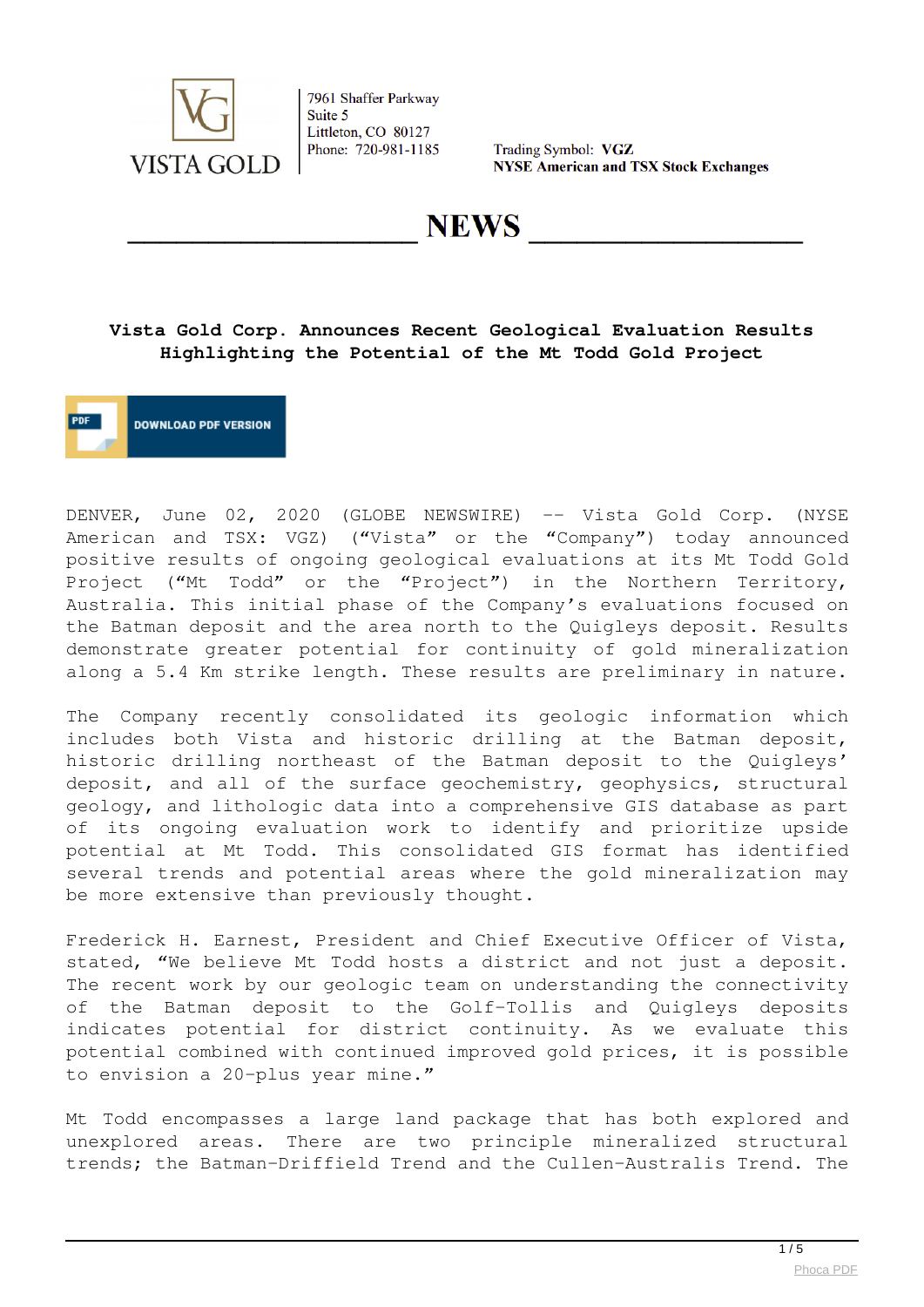

Trading Symbol: VGZ **NYSE American and TSX Stock Exchanges** 

**NEWS** 

# **Vista Gold Corp. Announces Recent Geological Evaluation Results Highlighting the Potential of the Mt Todd Gold Project**

Batman-Driffield Trend has the greatest number of known mineralized prospects and has been the subject of the most detailed work. Figure 1 provides detail on the southwestern portion of the Batman-Driffield Trend which contains the Batman deposit and several other prospects with historic drilling. Long-section A-B covers a linear length of ~5.4 Km. This area lies within Vista's mining licenses and represents the initial phase of recent evaluations by Vista's exploration team.

Figure 1: Plan map of a portion of the Batman-Driffield Trend. [https://www.globenewswire.com/NewsRoom/AttachmentNg/390d9466-1268-42f8](https://www.globenewswire.com/Tracker?data=ZfunCcGvaFxR48dCN34ohZhgXDDwE8FMk1RY2iPCbu8cre3-HAnBA5iJ_t-d3SVgrCQzrepBTg7dcfPOEb-lCEhrgF6ZtIzoLOGTXkJVnWIsL2SYKVq1QoXZBbZ7FlY3dPv3MwfVXnEwlvS2BQKiV_gojLnaHl0Wj3F7oLipme1bBuBRVUkpKoAqeoYP-LNQdDcJEoKxyP75H-a4nkYXqU8X2N7CSBs6t3hFF8s13HN8tuf9eOuWy1QbOnHfAFVotNZzKn7dFxvC5B8-KQtmCQ==) [-b097-74a0603b4eb1](https://www.globenewswire.com/Tracker?data=ZfunCcGvaFxR48dCN34ohZhgXDDwE8FMk1RY2iPCbu8cre3-HAnBA5iJ_t-d3SVgrCQzrepBTg7dcfPOEb-lCEhrgF6ZtIzoLOGTXkJVnWIsL2SYKVq1QoXZBbZ7FlY3dPv3MwfVXnEwlvS2BQKiV_gojLnaHl0Wj3F7oLipme1bBuBRVUkpKoAqeoYP-LNQdDcJEoKxyP75H-a4nkYXqU8X2N7CSBs6t3hFF8s13HN8tuf9eOuWy1QbOnHfAFVotNZzKn7dFxvC5B8-KQtmCQ==)

Figure 2 illustrates the extent of historic drilling completed north of the Batman deposit. For the most part, the historic drilling was shallow (generally less than 100m) and either Rapid Air Blast, Reverse Circulation or Churn drilling, which returned no drill core, only rock chips. When Vista initiated its work on the Batman deposit, the historic drilling looked much the same as that shown for the Golf-Tollis and Quigleys deposits. All of Vista's drilling has been diamond core holes. The Batman deposit now is known to extend to a considerable depth below the other mineralization shown in Figure 2. The connectivity within this ~5.4 Km structurally-controlled, mineralized area is encouraging because it supports the potential that there is a mineral district at Mt Todd and not just the Batman deposit. In addition, it highlights the opportunity for more diamond drilling at deeper depths in order to begin to unlock the full potential at Mt Todd.

Figure 2: Long section of mineralization in the Batman-Driffield Trend. [https://www.globenewswire.com/NewsRoom/AttachmentNg/a7a34a98-f9dc-45c8](https://www.globenewswire.com/Tracker?data=ZfunCcGvaFxR48dCN34ohZhgXDDwE8FMk1RY2iPCbu8cre3-HAnBA5iJ_t-d3SVgRlvXK9B9B1rB5qSXo-cLOQpQ5Qy4uWRLxIFPu-6gOc-Td_gizrWnxsmO_uA7aRbZM4pQrq_NPBxLBeMVm0DDkoZf0jb9FX9r_GzHMoY8mTPDm0o9CX-DuU3Pp-_wvBigSctK7HvKNbCL5KW9E62ECOcotI5hbW1EOr9KMD-sknGnQgRnNSMpDtVeFsvkuzP7M0XSivRiIvQzMVIfmCIj7w==) [-b21f-9e5a84ac9056](https://www.globenewswire.com/Tracker?data=ZfunCcGvaFxR48dCN34ohZhgXDDwE8FMk1RY2iPCbu8cre3-HAnBA5iJ_t-d3SVgRlvXK9B9B1rB5qSXo-cLOQpQ5Qy4uWRLxIFPu-6gOc-Td_gizrWnxsmO_uA7aRbZM4pQrq_NPBxLBeMVm0DDkoZf0jb9FX9r_GzHMoY8mTPDm0o9CX-DuU3Pp-_wvBigSctK7HvKNbCL5KW9E62ECOcotI5hbW1EOr9KMD-sknGnQgRnNSMpDtVeFsvkuzP7M0XSivRiIvQzMVIfmCIj7w==)

John Rozelle, Vista's Sr. Vice President, a Qualified Person as defined by National Instrument 43-101 – *Standards of Disclosure for*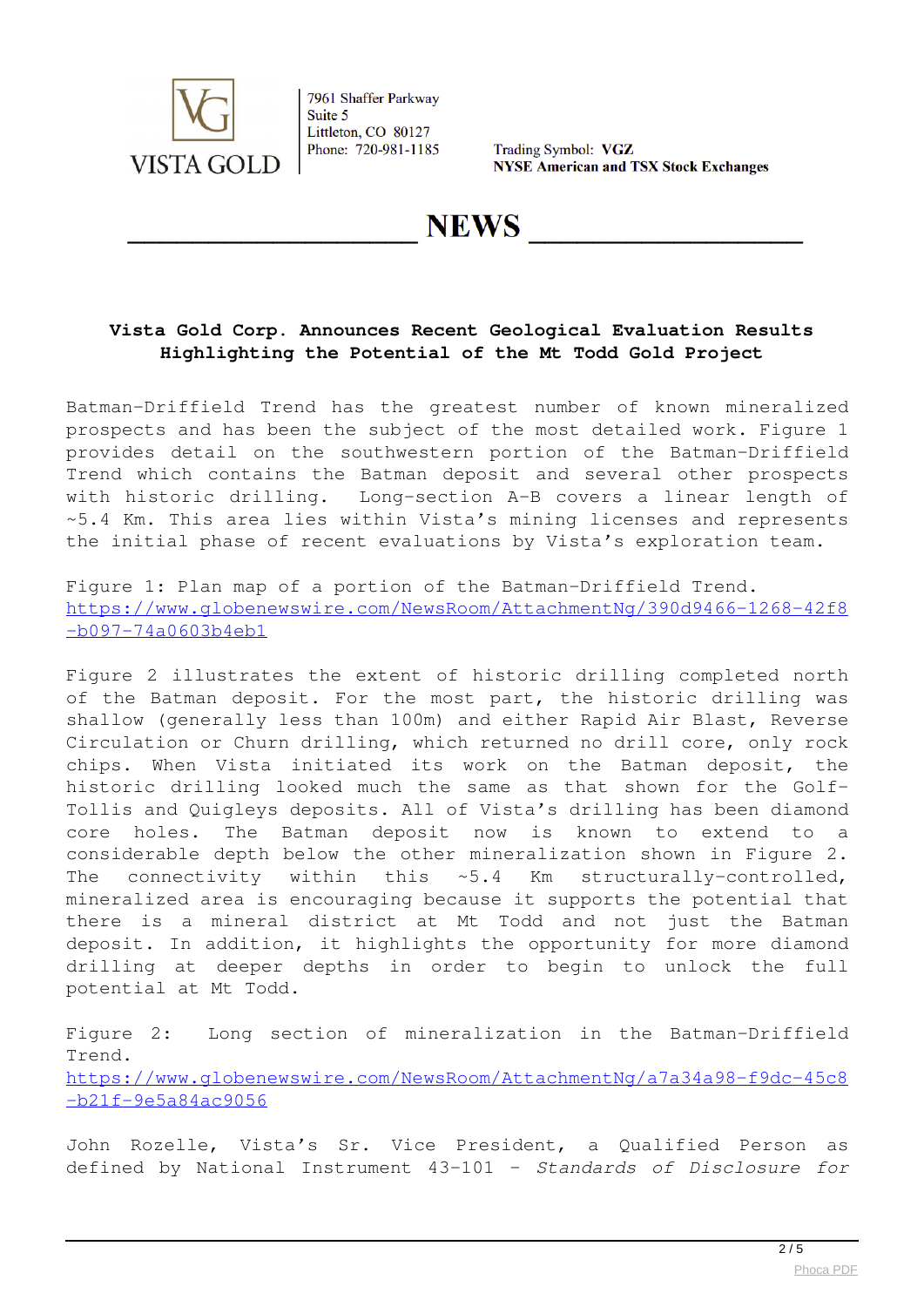

Trading Symbol: VGZ **NYSE American and TSX Stock Exchanges** 

**NEWS** 

### **Vista Gold Corp. Announces Recent Geological Evaluation Results Highlighting the Potential of the Mt Todd Gold Project**

*Mineral Projects*, has verified the data disclosed in this news release and approved the information in this press release. The drill hole information displayed in Figure 2 associated with the Batman and Quigleys deposits has been previously disclosed in Vista's October 7, 2019 NI 43-101 Technical Report ("Technical Report") entitled "NI 43-101 Technical Report, Mt Todd Gold Project, 50,000 tpd Preliminary Feasibility Study, Northern Territory Australia" and meets all of the NI 43-101 requirements for disclosure of mineral resources or reserves. The drill holes shown for the Golf-Tollis/Penguin and the Quigleys Extension are historic drill holes. Only the lithologic and geologic structural data have been used and there are no historic or current resource or reserves for these identified areas. The information contained in this press release does not change any of the mineral resources or reserves estimates contained in Vista's October 7, 2019 Technical Report. The information contained in this press release is provided to inform the reader of the growth of our geologic understanding of the Project as new software tools have been implemented.

#### **About Vista Gold Corp.**

The Company is a gold project developer. The Company's flagship asset is the Mt Todd gold project in Northern Territory, Australia. Mt Todd is the largest undeveloped gold project in Australia and if developed as presently designed, would potentially be Australia's  $6<sup>th</sup>$  largest gold producer on an annual basis.

For further information about Vista or the Mt Todd Gold Project, please contact Pamela Solly, Vice President of Investor Relations, at (720) 981-1185 or visit the Company's website at **[www.vistagold.com](https://www.globenewswire.com/Tracker?data=us9xM7h0GFZGpf3JDqR0ScxMuoChZh2BAYGMhAuQdopopGQsVTctl8FfVIa8e90ZqW6LqjwHLAPcnWLaYW2h3w==)** to access important information, including the current Technical Report.

#### **Forward Looking Statements**

This press release contains forward-looking statements within the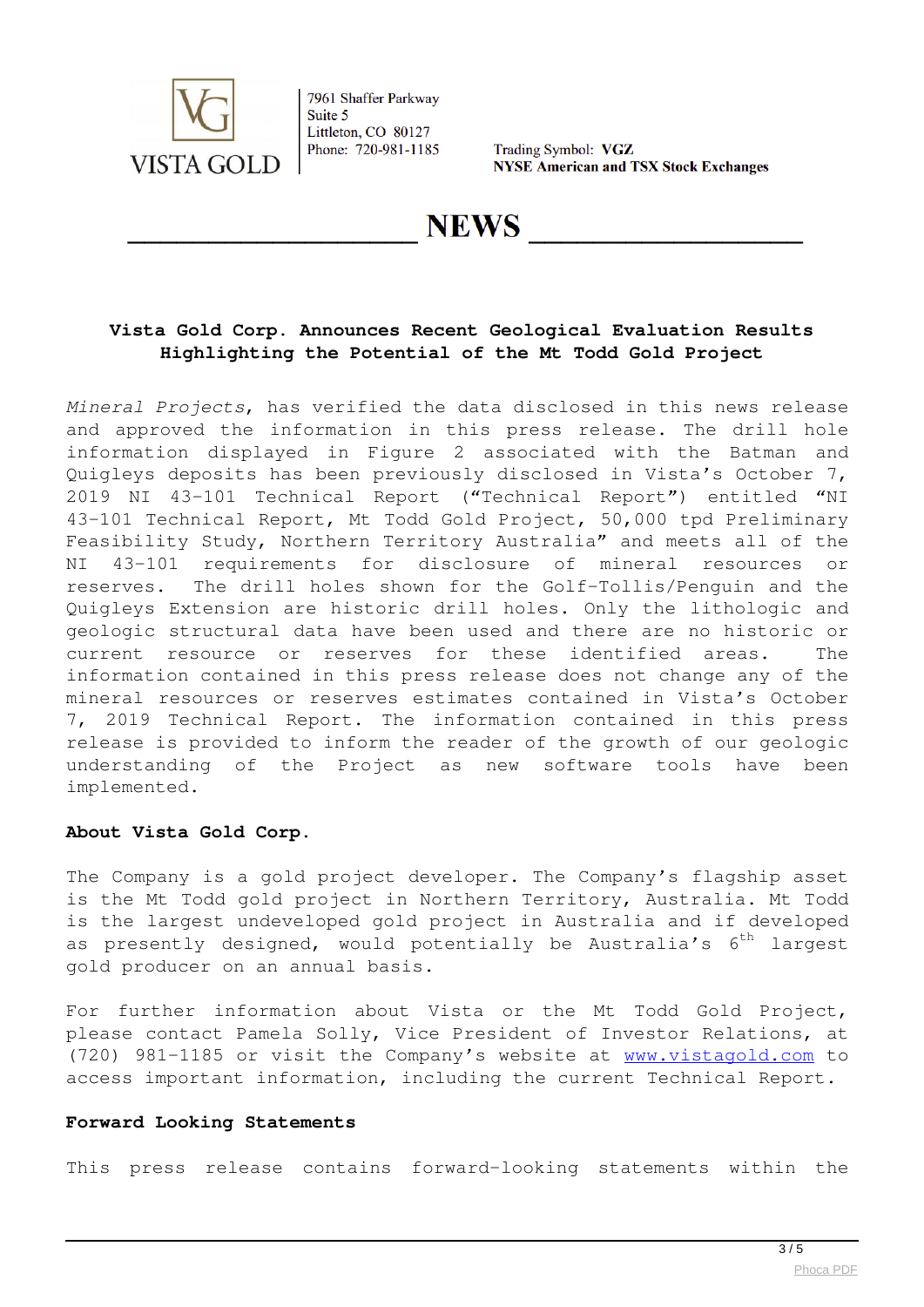

Trading Symbol: VGZ **NYSE American and TSX Stock Exchanges** 

**NEWS** 

# **Vista Gold Corp. Announces Recent Geological Evaluation Results Highlighting the Potential of the Mt Todd Gold Project**

meaning of the U.S. Securities Act of 1933, as amended, and U.S. Securities Exchange Act of 1934, as amended, and forward-looking information within the meaning of Canadian securities laws. All statements, other than statements of historical facts, included in this press release that address activities, events or developments that we expect or anticipate will or may occur in the future, including such things as the future potential of the Mt Todd gold project as a mineral district and not just a deposit, the timing and results of future exploration at Mt Todd, the economic viability of the potential extended mineral district at Mt Todd, the potential for a 20-plus year mine at Mt Todd with substantial metal production, the projected economics of the Mt Todd gold project and other similar statements are forward-looking statements and forward-looking information. The material factors and assumptions used to develop the forward-looking statements and forward-looking information contained in this press release include the following: no change to laws or regulations impacting mine development or mining activities, our approved business plans, mineral resource and reserve estimates and results of preliminary economic assessments, preliminary feasibility studies and feasibility studies on our projects, if any, our experience with regulators, our experience and knowledge of the Australian mining industry, benchmarked operations being similar to planned operations at Mt Todd and the price of gold. When used in this press release, the words "optimistic," "potential," "indicate," "expect," "intend," "hopes," "believe," "may," "will," "if," "anticipate," and similar expressions are intended to identify forwardlooking statements and forward-looking information. These statements involve known and unknown risks, uncertainties and other factors which may cause the actual results, performance or achievements of the Company to be materially different from any future results, performance or achievements expressed or implied by such statements. Such factors include, among others, uncertainty of resource and reserve estimates, uncertainty as to the Company's future operating costs and ability to raise capital; risks relating to cost increases for capital and operating costs; risks of shortages and fluctuating